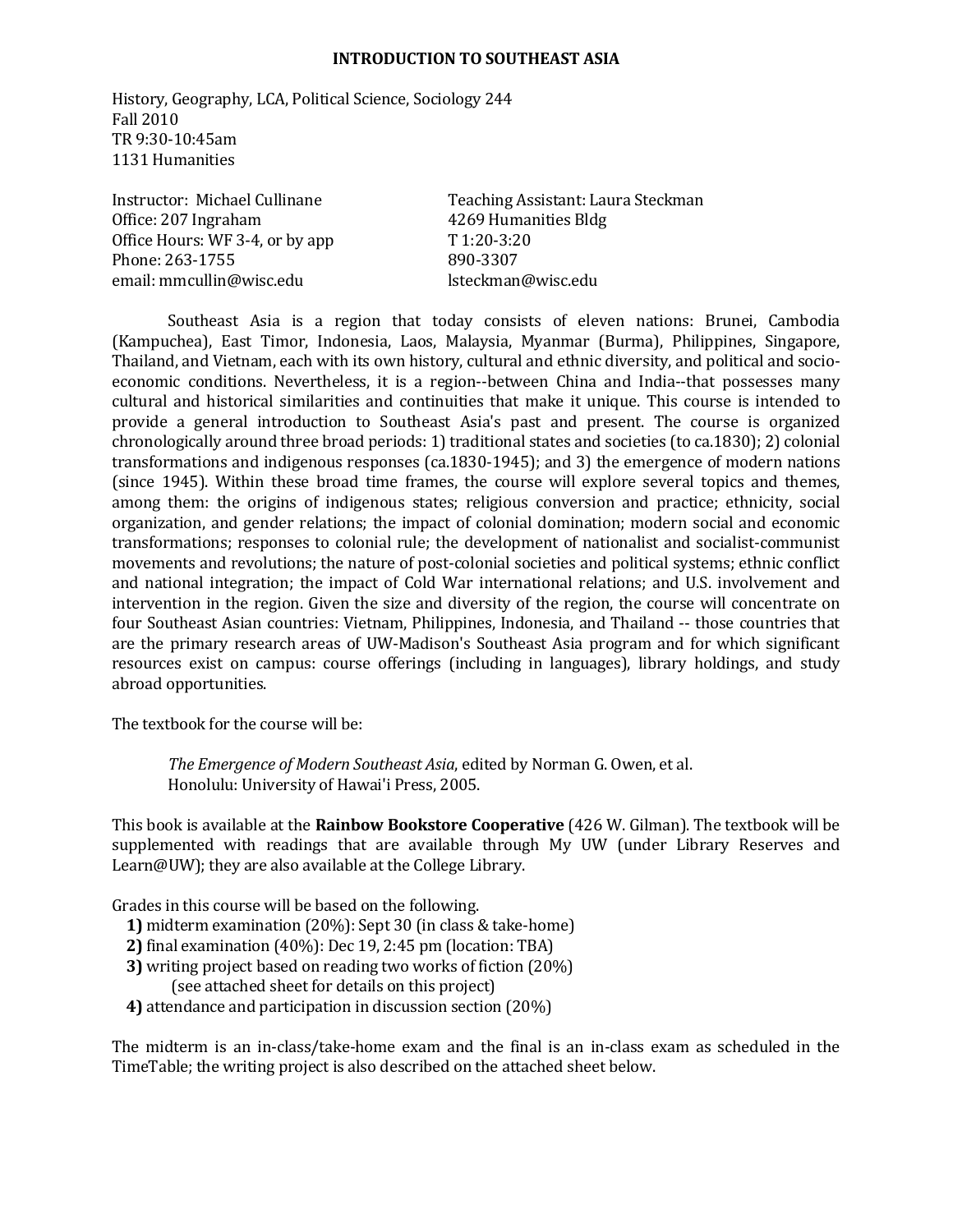### **COURSE OUTLINE AND READING ASSIGNMENTS**

**\*** - indicates materials available on e-reserves (through My UW: Academic)

## **I. TRADITIONAL STATES AND SOCIETIES: SOUTHEAST TO ca.1830**

*September 2 and 7*

#### **INTRODUCTION**

#### **Geography, Environment, and Ethnic/Cultural Diversity**

READINGS: *Emergence of Modern Southeast Asia* (2005): xvii-xxiii, 1-15, 19-34.

*September 9 and 14*

#### **RISE AND FALL OF CLASSICAL STATES: AN OVERVIEW to ca.1500**

READINGS: \* C.A. Lockard, "Southeast Asians in the Classical World, ca.200-800 CE" and "The Kingdoms of the Golden Age, ca.800-1400" in *Southeast Asia in World History*, 2009: 20-51. 

*September 16, 21, and 23*

#### **EARLY MODERN "GALATIC" POLITIES ON THE MAINLAND, 1500‐1830**

READINGS: *Emergence of Modern Southeast Asia* (2005): 52‐71, 75‐82; **Siam**: 93‐101; **Vietnam**: 106‐116. 

*In Sections: September 16‐23*: 

#### **PRECOLONIAL SOCIAL ORGANIZATION AND GENDER RELATIONS**

READINGS: **\***A. Reid, "Social Organization" in *Southeast Asia in the Age of Commerce*, Volume 1 (1985): 120‐172. 

*September 28*

#### **MARITIME SOUTHEAST ASIA AND EUROPEAN COLONIAL ADVANCES, 1500‐1830**

READINGS: **\***W.H. Scott, "Why Did Tupas Betray Dagami?" *Philippine Quarterly for Culture and Society* (March 1986): 12‐31. See Chronology of Colonial Advances: Lecture Handout

*September 30*

### **RELIGIONS AND RELIGIOUS LIFE**

READINGS: *Emergence of Modern Southeast Asia* (2005): 35-51  **\***Vietnam: H.T.H. Tai, "Religion in Vietnam: A World of Gods and Spirits" *The Vietnam Forum* (1987): 113‐145.  **\***Siam/Thailand: C. Keyes, *The Golden Peninsula* (1977): 78‐90; 113‐123.  **\***Indonesia: J. Peacock, *Indonesia* (1973): 22‐34, 146‐149. \*Philippines: D.V. Hart, "The Filipino Villager and His Spirits" *Solidarity* 1(4) 1966: 65-71.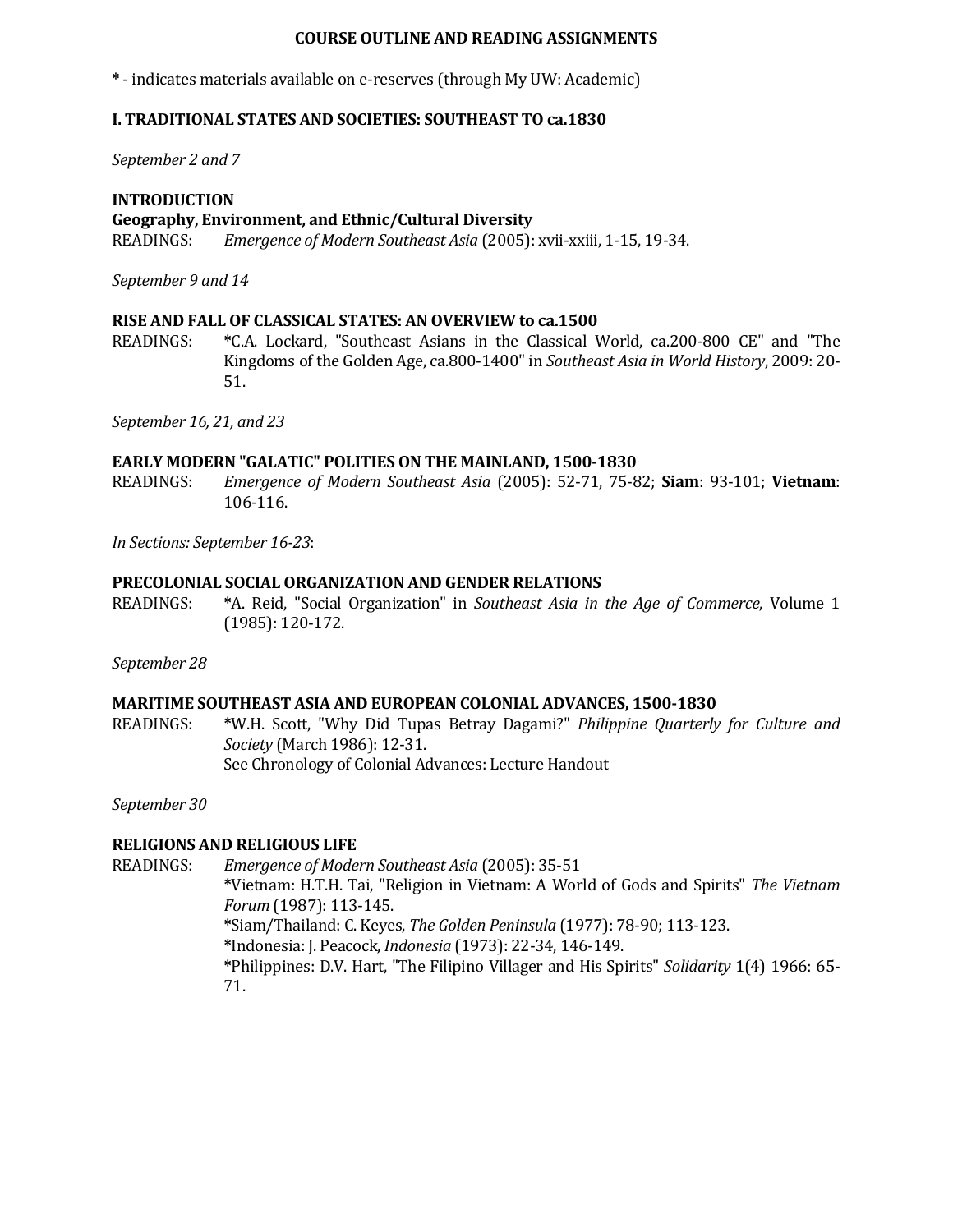## **MIDTERM EXAMINATION:**

**Objective Part: In Lecture on September 30 Take‐Home Part: Distributed in Lecture: September 30 Take‐Home Part: Due Back in Lecture on October 5**

#### **II. COLONIAL TRANSFORMATIONS AND INDIGENOUS RESPONSES (1830‐1945)**

*October 5*

## **OVERVIEW: CONQUESTS, COLONIAL STATES, AND HIGH COLONIALISM** READINGS: *Emergence of Modern Southeast Asia* (2005): 161‐251.

"...Plantations of ripening tea" & "A spoon full of sugar is all it takes, it changes bread and water into tea and cakes" ‐‐ the View from *Mary Poppins* and *Bert the Chimneysweep*

*October 7*

## **OVERVIEW: INDIGENOUS RESPONSES, NATIONALISM, AND JAPANESE OCCUPATION** READINGS: *Emergence of Modern Southeast Asia* (2005): 252‐279.

### **FILM SHOWING:** *From the Barrel of a Gun*

(Part 3, *The Pacific Century*) A documentary on the lives of the nationalist and revolutionary leaders Sukarno and Ho Chi Minh and the Indonesian and Vietnamese independence struggles.

### **THEMES FOR ANALYSIS: SOUTHEAST ASIA: 1830 to PRESENT**

- a) Conquest, Colonial States, and the Impact of "High Colonialism" (to 1940) Economic, Social, Ethnic, Demographic, Educational, and Bureaucratic Transformations
- b) Origins of Nationalism and Nationalist-Revolutionary Movements (to 1940) Response to Colonialism: Collaboration, Critique, Resistance, Rebellion
- c) Impact of the Japanese Occupation (1940-1945) Social, Economic, and Political Change; Impact on Nationalist-Revolutionary Movements
- d) Impact of Socialism/Communism: Ideology, Appeal, Organization, and Global Alliances (1920-) Successes and Failures of Communist Parties, Movements, and Revolutions
- e) Impact of the Cold War (1945-1990) Results of US-USSR-PRC Interventions into Southeast Asia
- f) Post-Colonial Political Developments (1945-Present) Varieties of States and Governments Since Independence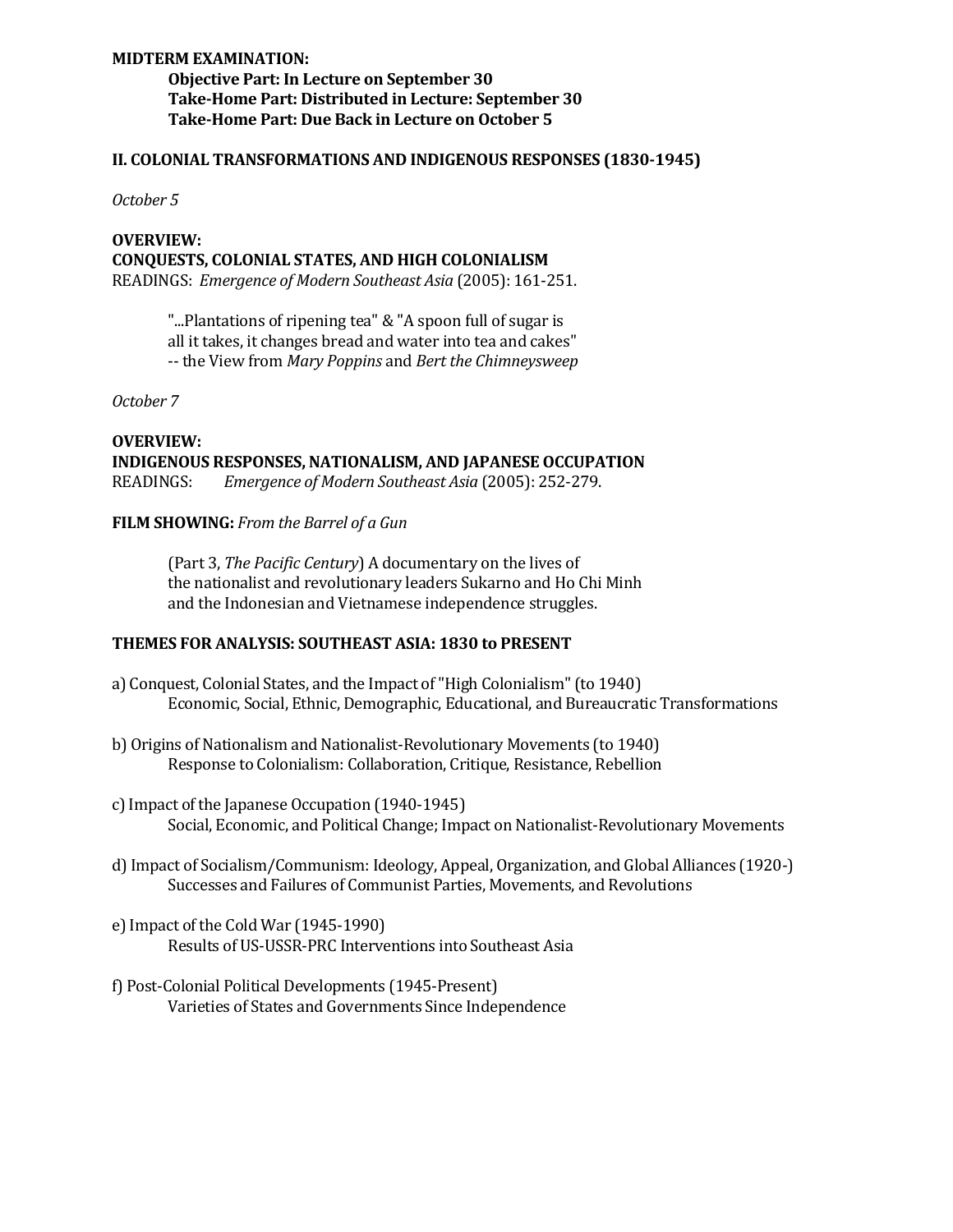#### **III. THE EMERGENCE OF MODERN NATIONS**

## **VIETNAM**

*October 12*

## **FRENCH CONQUEST AND COLONIAL RULE: TRANSFORMING VIETNAM**

READINGS: *Emergence of Modern Southeast Asia* (2005): 112‐116 (review), 335‐340. 

*October 14 and 19*

## **NATIONALISM, COMMUNISM, AND THE ANTI‐COLONIAL STRUGGLE**

READINGS: *Emergence of Modern Southeast Asia* (2005): 340‐349.  **\***D. Marr, "Vietnam: Harnessing the Whirlwind" in *Asia: The Winning of Independence*, edited by R. Jeffrey (1981): 158-207.

*October 21 and 26*

### **WHERE THE COLD WAR WAS HOT: "THE AMERICAN WAR**"

READINGS: \*R. McNamara, "`We Were Wrong, Terribly Wrong'" Newsweek April 17, 1995: 45-54.  **\***W.S. Turley, "Of Lessons and Their Price" in *The Second Indochina War* (2009): 237‐ 263. 

*October 28*

### **REBUILDING THE NATION, RETHINKING THE STATE AND IDEOLOGY**

READINGS: *Emergence of Modern Southeast Asia* (2005): 468-480.

### **PHILIPPINES**

*November 2 and 4*

### **CONFRONTING THREE EMPIRES: SPANISH, AMERICAN, JAPANESE**

READINGS: *Emergence of Modern Southeast Asia* (2005): 147-157, 283-291.  **\***P.N. Abinales and D. Amoroso, "The Filipino Colonial State, 1902‐1946" in *State and Society in the Philippines* (2005): 134‐166. 

*November 9 and 11*

### **ELITE DEMOCRACY AND AUTHORITARIAN RULE**

READINGS: *Emergence of Modern Southeast Asia* (2005): 291-295, 455-467.  **\***P.D. Hutchcroft and J. Rocamora, "Strong Demands and Weak Institutions: The Origins and Evolution of the Democratic Deficit in the Philippines" *Journal of East Asian Studies* 3, 2003: 259‐292.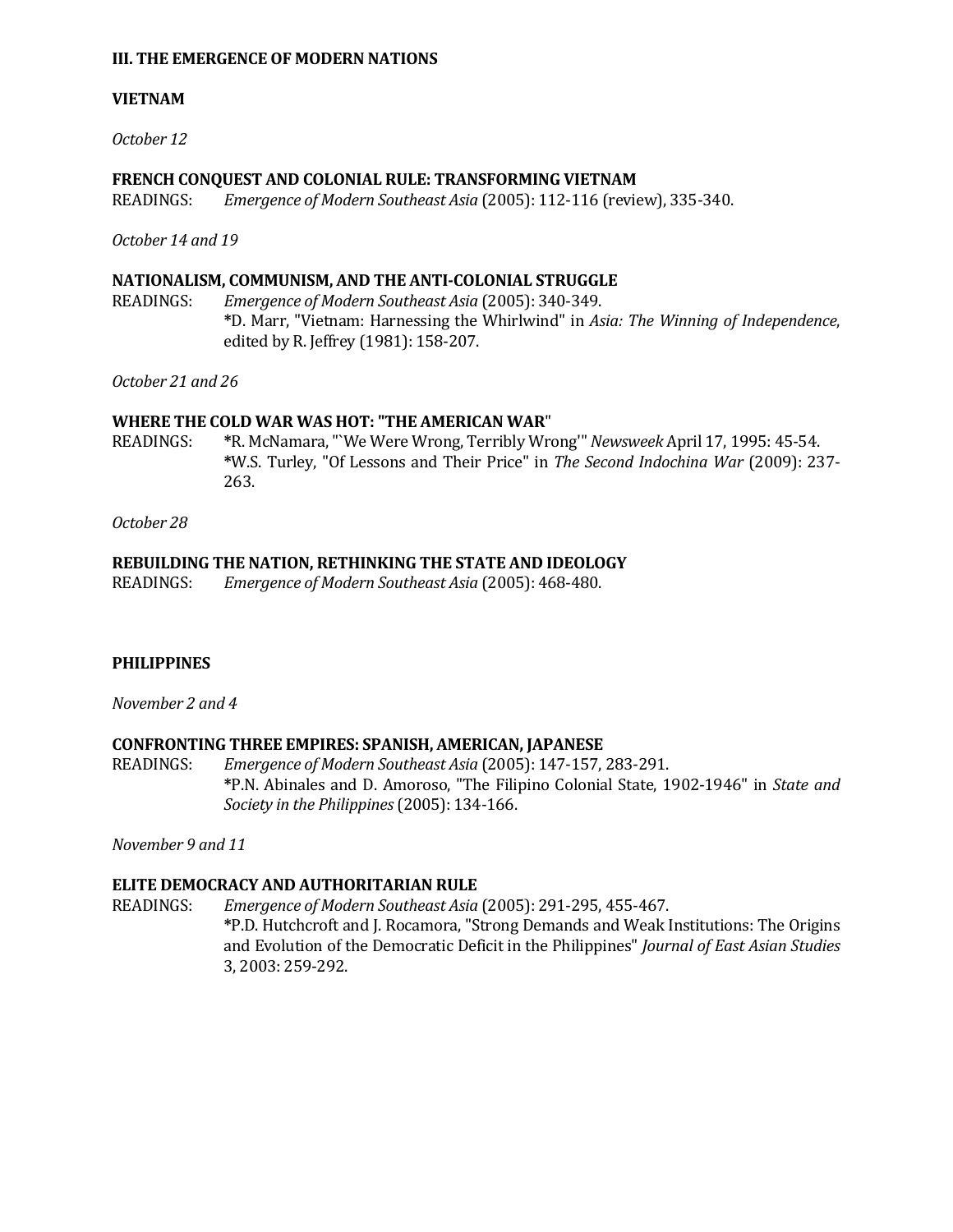# **INDONESIA**

*November 16*

#### **NETHERLANDS INDIES: "INDONESIA" IN THE MAKING**

READINGS: *Emergence of Modern Southeast Asia* (2005): 123‐136. 

*November 18 and 23*

#### **EMERGING INDONESIAN NATIONALISM, 1900‐1946**

READINGS: *Emergence of Modern Southeast Asia* (2005): 296-308(bottom).  **\***A. Reid, "Indonesia: Revolution without Socialism" in *Asia ‐ The Winning of Independence*, edited by R. Jeffery (1981): 113-157.

#### **THANKSGIVING BREAK: November 25‐28**

#### **\*\*\*WRITING PROJECTS DUE: On or Before: November 30 (in lecture)**

*November 30 and December 2*

# **UNITY AMIDST DIVERSITY: "GUIDED DEMOCRACY," "NEW ORDER," "REFORMASI"**

READINGS: *Emergence of Modern Southeast Asia* (2005): 308(bottom)-311, 431-444(top), 446-447.  **\***"Into the Twenty‐First Century" in *The Indonesia Reader*, ed. by T. Hellwig and E. Tagliacozzo (Duke, 2009): 407-410, 433-434, 440-445.

#### **EAST TIMOR'S STRUGGLE FOR SOVEREIGNTY AND SURVIVAL**

READINGS: *Emergence of Modern Southeast Asia* (2005): 444(top)‐446(top). 

### **THAILAND**

*December 7 and 9*

### **OVERCOMING THE MONARCHY: MILITARY RULE**

READINGS: *The Emergence of Southeast Asia* (2005): 93‐105 (review), 350‐355. 

*Decmeber 14*

### **OVERCOMING THE MILITARY: LONG LIVE THE KING!**

READINGS: *Emergence of Modern Southeast Asia* (2005): 355-360, 448-454.  **\***"*Hok Tula*: Breaking the Silence of a Country's Traumatic Past" *Commuiqué* 6(2) November/December 1996: 7-8.  **\***C. Baker and Pasuk P., "Politics, 1970s Onward" in *A History of Thailand* (Cambridge, 2005): 230‐262.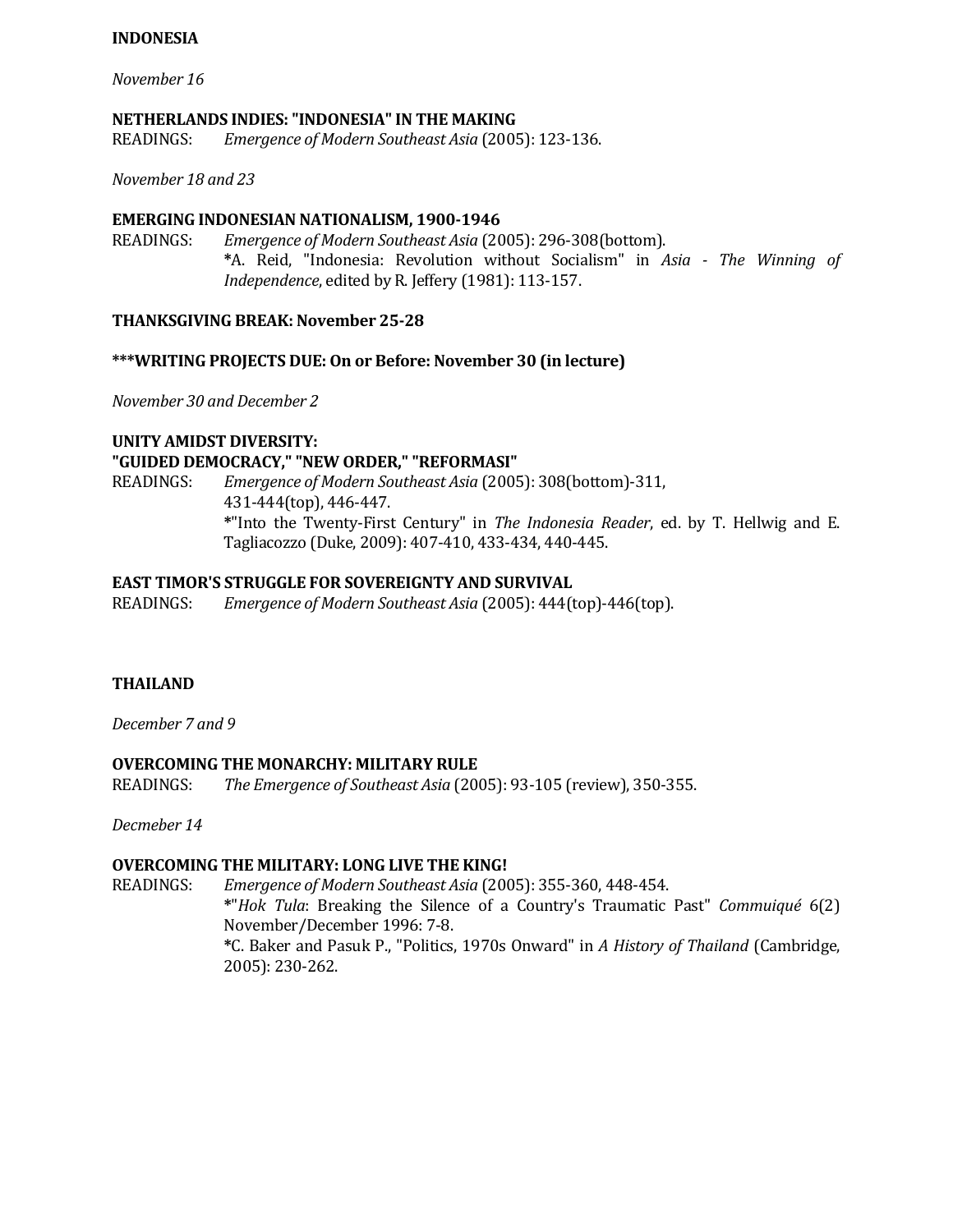#### **REQUIRED WRITING PROJECT**

All students in the course are required to write an essay based on **two** works of fiction from one country of your choice. This writing project -- a five page essay -- will make up 20% of your grade and must be submitted **on November 30tht or before**. You will read **two novels or collections of short stories** from the list below. Note that the books are organized by countries; select one country and read the two books.

*Memories of a Pure Spring*, by Duong Thu Huong (Vietnamese) *Sorrow of War*, by Bao Ninh (Vietnamese)

*Dusk*, by F. Sionil José (also titled: *Po‐on*) (Filipino) *When the Rainbow Goddess Wept*, by Cecilia Manguerra Brainard (Filipino) 

*This Earth of Mankind*, by Pramoedya Ananta Toer (Indonesian) *Child of All Nations*, by Pramoedya Ananta Toer (Indonesian) 

*Voices from the Thai Countryside,* by Samruan Singh, trans by K. Bowie (Thai) *The Lioness in Bloom*, various authors, trans by S.F. Kepner (Thai)

These books are available for purchase at the Rainbow Bookstore Cooperative, or can be read in the reserve reading room of the College Library (Helen C. White Building).

**What to do?** Read the stories and think about the societies depicted and about the issues and themes raised by the authors, particularly those that you find interesting and comparable. There is no single approach or required content for the essay; you will be graded on your ability to construct a coherent essay around the themes you select. **This is not a book review project and your essays and the themes you select do not have to relate to the materials or topics presented in the lectures and other readings**. The essay should begin with a brief overview of the two books (two paragraphs), followed by your response to what you have read. Other than the first two paragraphs, you are not expected to write on what the books are about; you are expected to find one or two comparable themes and write an essay discussing them. Your response can be personal or academic, but your essay should draw comparatively from the two books and provide a description and analysis of the themes you have selected. The idea is to select issues and themes of interest to you and to write an essay focused on these. To assist you in this effort, some possible issues and themes are suggested below. You can focus on one or more of the themes below, or totally ignore all of them and take your own approach to the books you read.

- \*\* Social Organization (social or class structure, gender relations, formal and informal relationships among people; role of children, the elderly)
- \*\* Economic Conditions (economic activities and pressures of everyday life; who dominates the economies? how do people make a living/survive?)
- \*\* Political Conditions (power relationships; relationships with local, regional, and national governments and the state; role/influence of political leaders; everyday politics of the locality; etc.)
- \*\* Religious Life (role of religion and religious functionaries; various forms of religious practice; the influence of religion on people's everyday lives, etc.)
- \*\* Cultural Life (formal and informal cultural activities -- festivals, ritual ceremonies, games, leisuretime recreation and entertainment; material culture/possessions; lifestyle and daily life; etc.)
- **\*\*** Major Life Crises and Conflicts
- \*\* The Impact of Outside Events on People's Lives